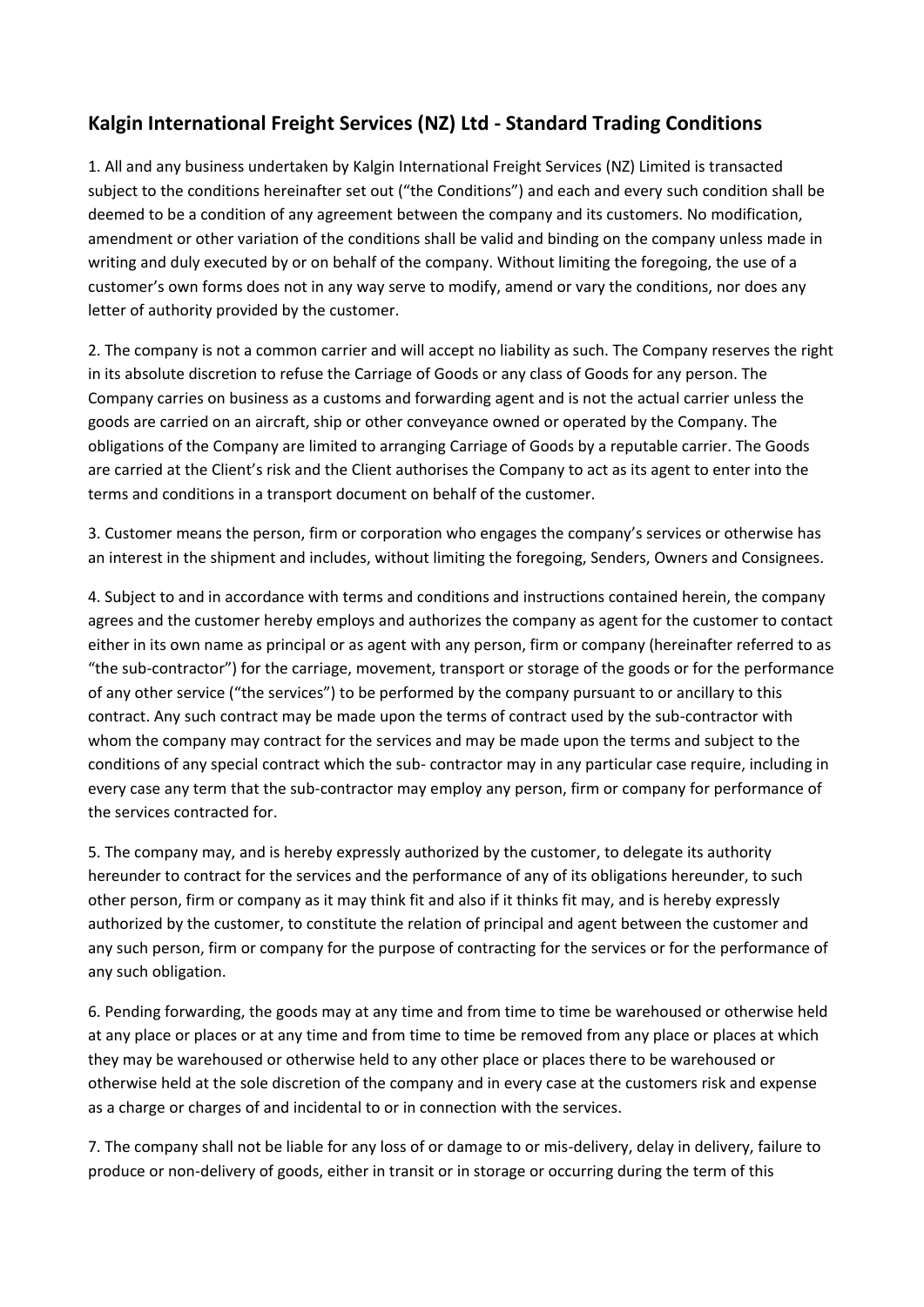contract or whether caused by the negligence of the company or by some other cause, whether the cause of damage or loss, mis-delivery, delay in delivery, failure to produce or non delivery is known or unknown to the company, except as provided in these conditions and company's liability is limited accordingly. It is specifically agreed that all rights, immunities and limitations of liability granted to the company by the provisions set forth in thee conditions shall continue to have their full force and effect in all circumstances and notwithstanding any breach of the contract or any conditions hereof by the company.

8. If the customer instructs the company to use a particular method or route for movement of the goods, the company will give priority to the method or route designated but if that method or route cannot conveniently be adopted by the company, the customer shall be deemed to have authorized it to move or have the goods moved by another method or methods or by any other route.

9. Customers entering into transactions of any kind with the company expressly warrant that they are the owners or the authorized agents of the owners of any goods or property the subject matter of the transaction, and by entering into the transaction they accept these conditions for themselves as well as for all other parties on whose behalf they are acting.

10. The company is entitled to retain and be paid all brokerages, commissions, allowances and other remuneration customarily retained by or paid to shipping and forwarding agents and insurance brokers.

11. All receivables due to the company in New Zealand are payable in New Zealand dollars. The company is entitled to charge a currency conversion premium when converting receivables into New Zealand dollars.

12. Quotations are given on the basis of immediate acceptance and subject to the right of withdrawal or revision; quotations are valid only for the specified weight and volume ranges quoted and for the designated services and standard of service quoted. Quotations will be valid for a period of 30 days and will be filed on receipt of written acceptance and in the case of inbound freight rates shall be valid only for the suppliers detailed by the customer at each origin point. Where a particular method of carriage or service with a carrier is specified in the quotations, the quotation is only valid for that method of carriage, carrier or service specified in that quotation. Rates are quoted on the basis that the cargo is suitable for standard airline containers. Over- dimensional, overweight or hazardous cargo suitable for cargo aircraft or other specialized aircraft is subject to airline schedules, which may vary or be discontinued from time to time on some routes. Freight rates are subject to official airline, IATA, and seafreight company rate increases, and insurance premiums are subject to revision by the principal insurer. If any changes occur in rates of freight, insurance premiums, or any other cost or charges applicable to the goods, quotations and charges shall be subject to revision accordingly with or without notice to the customer. Customer acknowledges and agrees that the rates and service quotations given by the company and its agents will be based on information provided by customer, and that final rates and service may vary based on the shipment actually tendered and the application of these conditions, company will not be liable for nor will any adjustment, refund or credit of any kind be made as a result of any discrepancy in the rate or service quotation made prior to the actual tender of the shipment.

13. The company relies solely on the information provided by the customer, Sender, Owner and Consignee of any goods and their agents, if any, in providing advice to the customer, Sender, Owner and Consignee and their agents, if any, and information to the crown, the collector of customs or any other statutory body or authority whether representing the crown or not as well as any private body, company or person regarding the classification of or liability for the amount, scale or rate of customs duty, excise duty or other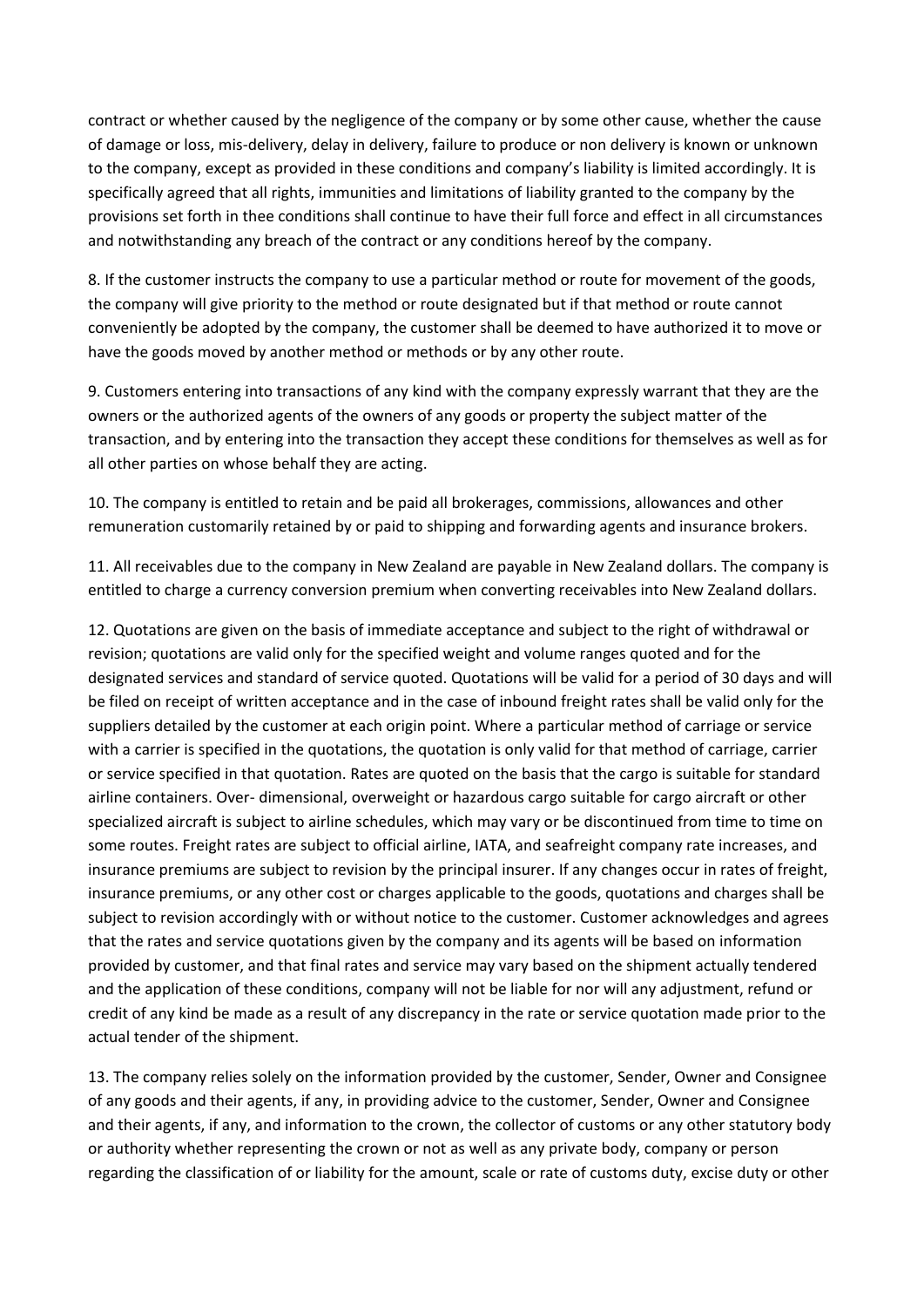impost or tax applicable to any goods or property whatsoever or as to the nature, type, quantity of goods or any other matter material to the valuation of the goods and/or the amount of duty properly payable on the goods. The customer, Sender, Owner and Consignee and their agents, if any, shall be deemed to be bound by and to warrant the accuracy of all descriptions, values and other particulars furnished to the company for customs, consular and other purposes. The customer undertakes to indemnify the company against all losses, damages penalties and fines arising out of or in connection with any inaccuracy or omission in the information provided to the crown, to the collector of customs or any other statutory body or authority whether representing the crown or not as well as any private body, company or person, whether the inaccuracy or omission is brought about wholly or in part by the negligence or alleged negligence or any act, omission, neglect, default or breach of duty or breach of obligation of the company's servants or agents or not.

14. The Customer shall indemnify the company against any duties, losses, costs, penalties or other moneys which the company is called upon or obligated to pay in respect of or in connection with the goods, any documents relating to the goods, the valuation of the goods or the amount of duty payable on the goods, and the keeping or failure to keep any documents relating to the goods, the valuation of the goods or the amount payable on the goods, and any statements made in respect of the goods, the valuation of the goods or the amount or duty payable on the goods, howsoever rising, including but not limited to, an obligation arising by reason of any statute proclamation declaration rule of law or other legislative or quasilegislative act or by reason of liability arising in contract to in tort or by reason of the existence of any lien charge bill of sale mortgage or other hypothecation of the goods or under any hire purchase agreement or by reason of the law relating to the companies, bankruptcy, insolvency or executions or otherwise. The indemnity hereby conferred upon by the company shall continue in force and effect whether or not the goods are or have been pillaged, stolen, lost, damaged or destroyed and shall not be affected in any way if such pillaging, stealing, loss, damage or destruction has occurred or been brought about wholly or in part by the negligence or the alleged negligence or any default, omission, neglect or default or breach of duty or obligation of the company, it servants or agents.

15. The customer undertakes to reimburse to the company any expenses incurred directly or indirectly arising out of or in connection with entry of a customs officer or authorised person on the premises of the company for the purpose of searching the premises and/or inspecting, examining, making copies of or taking extracts from documents found on the premises.

16. No insurance will be effected except upon the express instructions given in writing by the customer and all insurances effected by the company are subject to the usual exceptions and conditions of the policies of the insurance company or underwriters taking the risk. The company shall not be under any obligation to effect separate insurance on each consignment but may declare it in any open or general policy. Should the insurers dispute their liability for any reason the insured shall have recourse against the insurers only and the company shall not be under any responsibility or liability in relation thereto, notwithstanding that the premium upon the policy may not be at the same rate as that charged by the company or paid to the company by its customer.

17. The company shall not be liable for loss of or damage to goods unless such loss or damage occurs whilst the goods are in the actual custody of the company and under its actual control and unless such loss or damage is due to the willful neglect or default of the company or its own servants.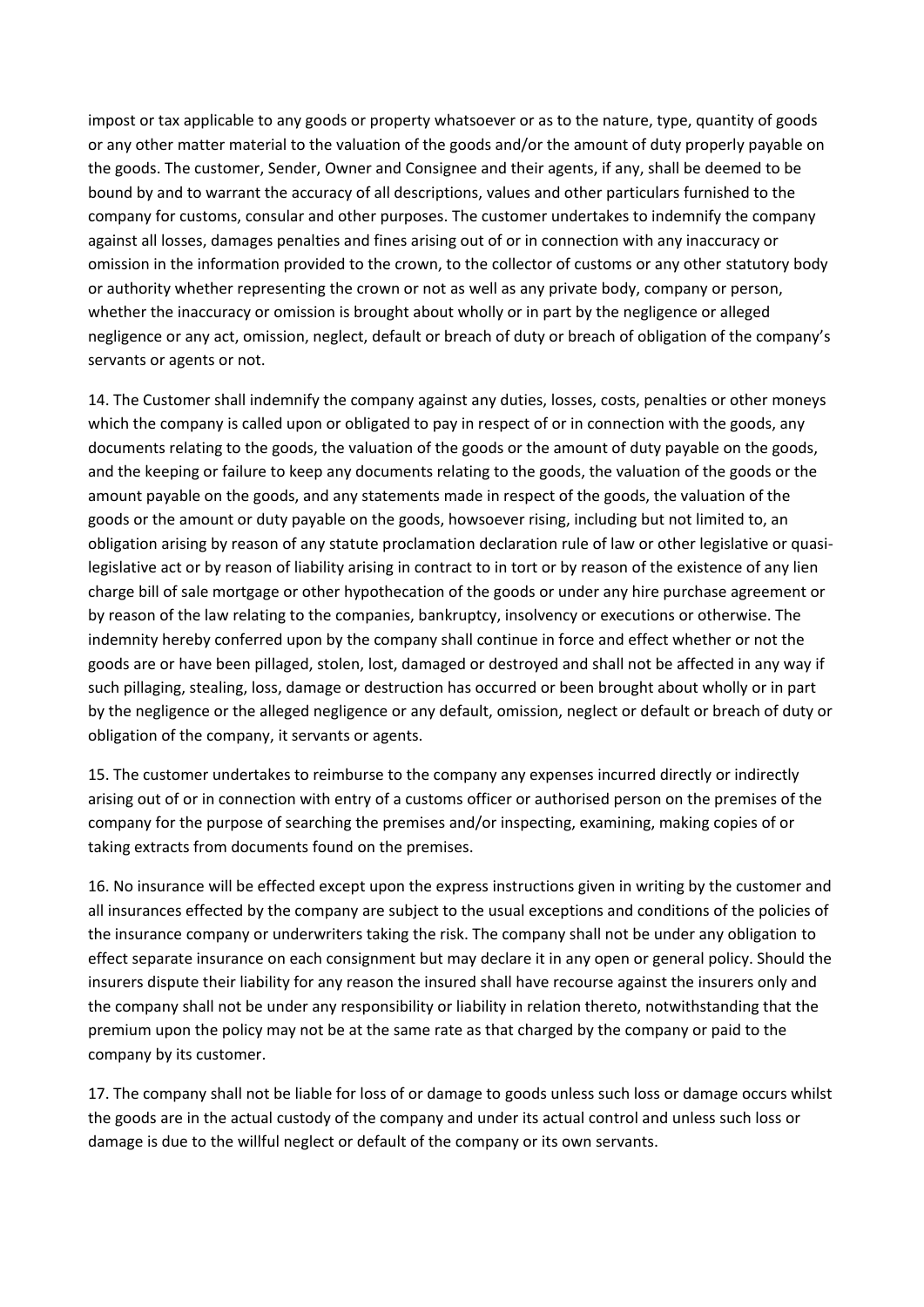18. It is hereby agreed between the customer and the company that the liability of the company on whatsoever grounds shall be limited in amount to the sum of \$20.00 in total in respect of losses or damages to all the goods listed in Forwarding instructions, included on any commercial invoice, or any other declaration of freight to be carried, whether or not there has been any declaration of value of the goods or of any of them by the customer. Sender. Owner or consignee for purpose of carriage or otherwise.

19. It is hereby agreed between the customer and the company that the customer's right to compensation for damaged, lost or non-delivered freight will only be maintained provided the following is strictly adhered to:

a) Any claim for damage must be lodged in writing to the company within 2 days of delivery of goods.

b) Any claim for loss/non-delivery of goods must be notified in writing to the company within 90 days from the date of issue of the airway bill/bill of lading.

c) Any rights to damage against the company shall be extinguished unless action is brought within one year after the completion of the services, delivery of the goods or the date the goods should have been delivered, whichever is shorter. To the extent that the Carriage of Goods Act 1979 may apply, the company expressly contracts out of section 19 (including section 19(4) of that Act, which shall be of no effect whatsoever.

20. a) In the case of Carriage by Sea, where the goods are of value exceeding \$200 per package or unit or the equivalent of that sum in other currency, the value will not be declared or inserted in the Bill of Lading for the purpose of extending the shipowner's liability under Article IV, rule 5 of the Fifth Schedule to the Maritime Transport Act 1994.

b) In the case of Carriage by Air, no optional declaration of value to increase the Air Carrier's liability under the Civil Aviation Act 1990, Article 22(2) of the Fourth Schedule will be made except on express instructions by the customer.

c) In all other cases where there is a choice of tariff rates according to the extent of the liability assumed by the carriers warehousemen or others, no declaration of value (where optional) will be made for the purpose of extending liability and goods will be forwarded or dealt with at owner's own risk or other minimum charges, unless express instructions in writing to the contrary are given by the customer.

21 Notwithstanding clauses 17, 18 and 29 of these Standard Trading Conditions, where the liability of the company is governed by the mandatory provisions of the Carriage of Goods Act 1979 the Company's liability shall be at "limited carrier's risk" and the amount of such liability calculated accordingly.

22. Instructions to collect payment on delivery (C.O.D.) in cash or otherwise are accepted by the company upon the condition that the company in the matter of such collection will be liable for the exercise of reasonable diligence and care only.

23. Perishable goods, which are not taken up immediately upon arrival or which are insufficiently addressed or marked or otherwise not identifiable, may be sold or otherwise disposed of without any notice to the customer and payment or tender of the net proceeds of any sale after deduction of charges shall be equivalent to delivery.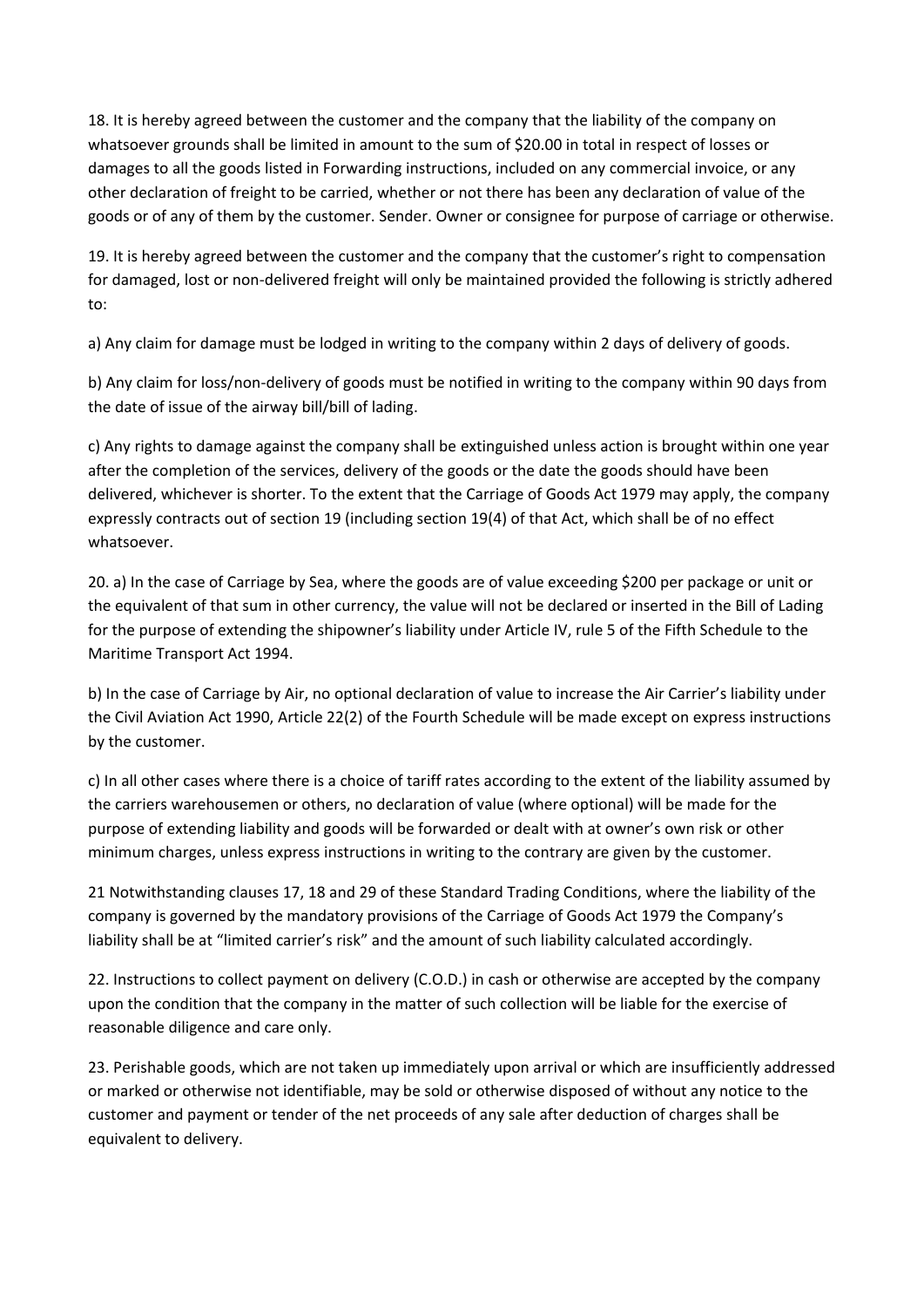24. Non-perishable goods which cannot be delivered either because they are insufficiently or incorrectly addressed or because they are not collected or accepted by the consignee may be sold or returned, at the company's option, at any time after the expiration of 21 days from notice in writing sent to the address which the customer gave to the company on delivery of the goods. All charges and expenses arising in connection with the sale or return of the goods shall be paid by the customer. A communication from any agent or correspondent of the company to the effect that the goods cannot be delivered for any reason shall be conclusive evidence of that fact.

25. Except under special arrangements previously made in writing, the company will not accept or deal with any noxious, dangerous, hazardous or inflammable or explosive goods or any goods likely to cause damage. Any customer delivering such goods to the company or causing the company to handle or deal with any such goods (except under special arrangements previously made in writing) shall be liable for all loss or damage caused thereby and shall indemnify, defend and hold the company harmless against all penalties claims damages costs and expenses arising in connection therewith and the goods may be destroyed or otherwise dealt with at the sole discretion of the company or any other person in whose custody they may be in at the relevant time. If such goods are accepted under arrangements previously made in writing they may nevertheless be so destroyed or otherwise dealt with if they become dangerous to other goods or property. The expression "goods likely to cause damage" includes those likely to harbour or encourage vermin or other pests, and any damaged freight that may be a risk to the safety of the employees, servants or agents of the company.

26. Except under special arrangements previously made in writing, the company will not accept bullion, coins, precious stones, jewellery, valuables, antiques, pictures, livestock or plants, and the company will not accept any liability whatsoever for any such goods except under special arrangements previously made in writing.

27. All goods (and documents relating to goods) shall be subject to a particular and general lien and pledge for moneys due eitherin respect of such goods or for any particular or general balance or other moneys due from the customer to the company. If any moneys due to the company are not paid within one calendar month after notice has been given to the person from whom the moneys are due that such foods are detained, they may be sold by auction or otherwise at the sole discretion of the company and at the expense of the customer and the proceeds applied in or towards satisfaction of such particular and general lien. No sale or disposal pursuant to this provision shall discharge any liability or lien to any greater extent than the proceeds thereof, less selling expenses, and the customer shall remain liable for any deficiency.

28. It is hereby expressly agreed that no employee, servant or agent of the company (including every independent contractor from time to time employed by the company) shall in any circumstances whatsoever be under any liability whatsoever to the customer and the customer indemnifies the company and its employees, servants and agents (including every independent contractor from time to time employed by the company) in respect of any liability to the sender, owner or consignee of the goods for any loss or damage or delay of whatsoever kind arising or resulting directly or indirectly from any act, neglect or default on his part while acting in the course of or in connection with his employment and without prejudice to the generality of the foregoing provisions in this clause, every exemption, limitation, condition and liability herein contained and right, exemption from liability, defence and immunity of whatsoever nature applicable to the company or to which the company is entitled hereunder shall also be available and shall extend to protect every such employee, servant and agent of the company (including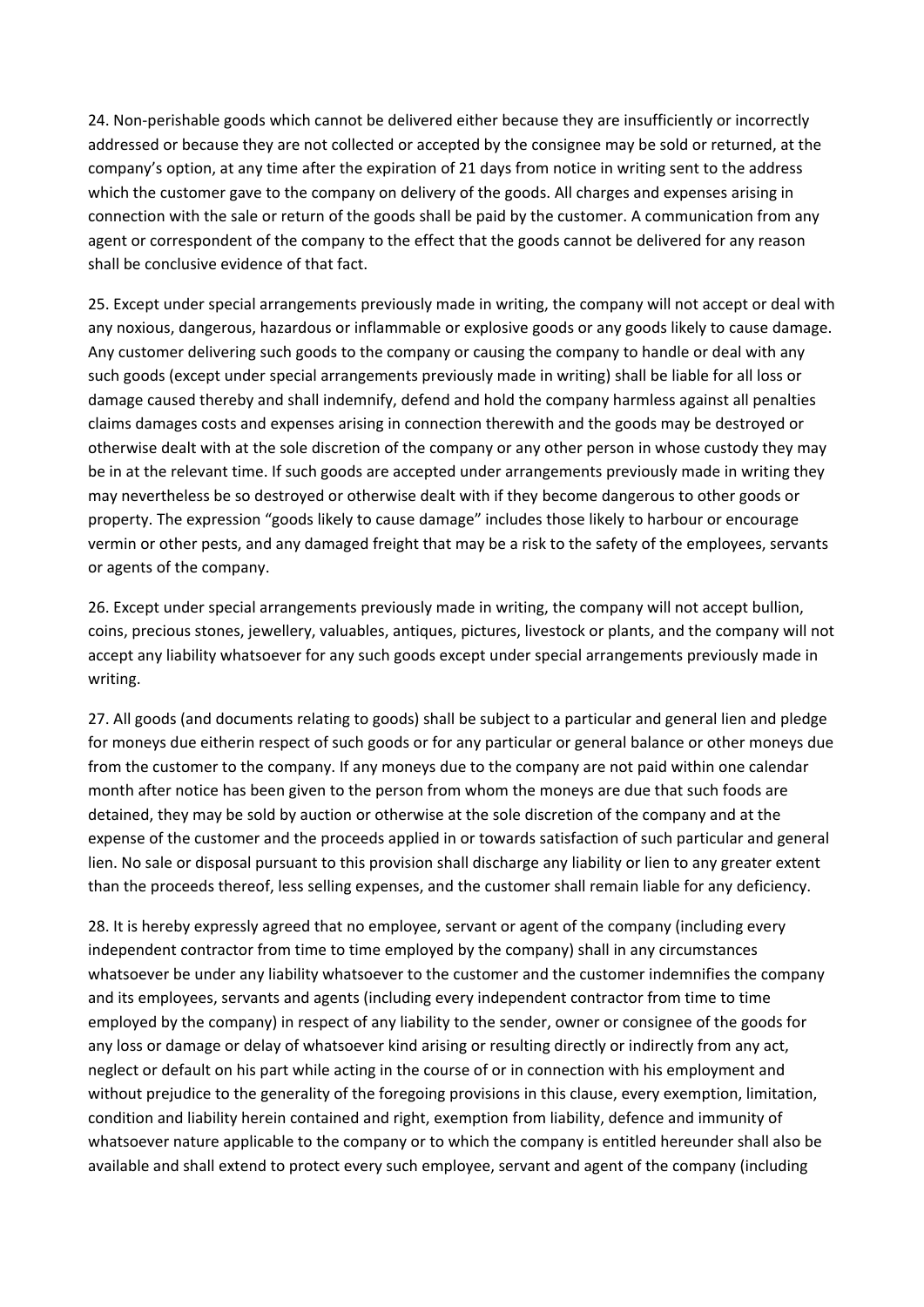every independent contractor from time to time employed by the company) acting as aforesaid and for the purpose of all the foregoing provisions of this clause the company is or shall be deemed to be acting as agents or trustee on behalf of and for the benefit of all persons who are or might be employees, servants or agents of the company (including every independent contractor from time to time employed by the company) and all such persons shall, to this extent only, be or deemed to be parties to this contract.

29. All agreements between the company and its customers shall be governed by New Zealand Law and within the exclusive jurisdiction of New Zealand courts. Customer hereby irrevocably and unconditionally consents to submit to the exclusive jurisdiction of the courts of New Zealand for any actions, suits or proceedings arising out of this contract.

30. The company shall not be liable for:

a) Any loss, injury or damage in respect of the goods caused by destruction, fire, explosion, stealing, fraud, burglary, theft, storm, flood, tempest or water or by any other cause whatsoever whether brought about wholly or in part by the alleged negligence or any act, omission, neglect, default, breach of duty or breach of obligation of the company its servants its agents or not.

b) Any loss, injury or damage suffered by delayed delivery of goods.

c) Any loss, injury or damage in respect of the goods resulting from or contributed to by the contract of the goods with or proximity to other goods or sweating, freezing, defrosting, evaporation, leakage, breakage, shrinkage, deterioration, fermentation, wasting, decay, putrefaction, contamination, vermin, strikes, lockouts, shortage of labour or resulting from or contributed to by any circumstances beyond the reasonable control of the company.

d) Any duties, losses, costs or penalties or other moneys incurred or actions, claims or proceedings arising out of or in connection with the keeping or failure to keep documentation relating to the goods, the valuation of the goods or the amount of duty payable on the goods, whether brought about wholly or in part by the negligence or alleged negligence or any act, omission, neglect, default, breach of duty or breach of obligation of the company its servants or agents or not.

31. To the extent permitted by law, and subject to the following clause, the company shall under no circumstances be liable in any way whatsoever to the customer or any third part for any loss, damage, penalty or costs in respect of any claim (whether contractual, tortuous, statutory or otherwise) for any form of damages, losses, costs, penalties or harm sustained or incurred by the customer arising out of or in connection with the relationship established by this agreement, including (without limiting the generality of the foregoing) any advice, quotation, statement, representation, or information, whether oral or in writing, made or given by or on behalf of the company or by any servant, agent or employee of the company as to the classification of or the liability for, the amount, scale or rate of customs duty, excise duty or other impost or tax applicable to any goods or property whatsoever, or as to the nature, type, quantity of goods or any other matter material to the valuation of the goods and/or the amount of duty properly payable on the goods.

32. The company shall not in any circumstances be liable in respect of any loss, penalty, costs, claim, action or proceedings arising out of or in connection with a failure by the company to pass on to or provide the customer with any documents relating to the goods, the valuation or the assessment of liability for duty of the goods or any penalty imposed on the customer.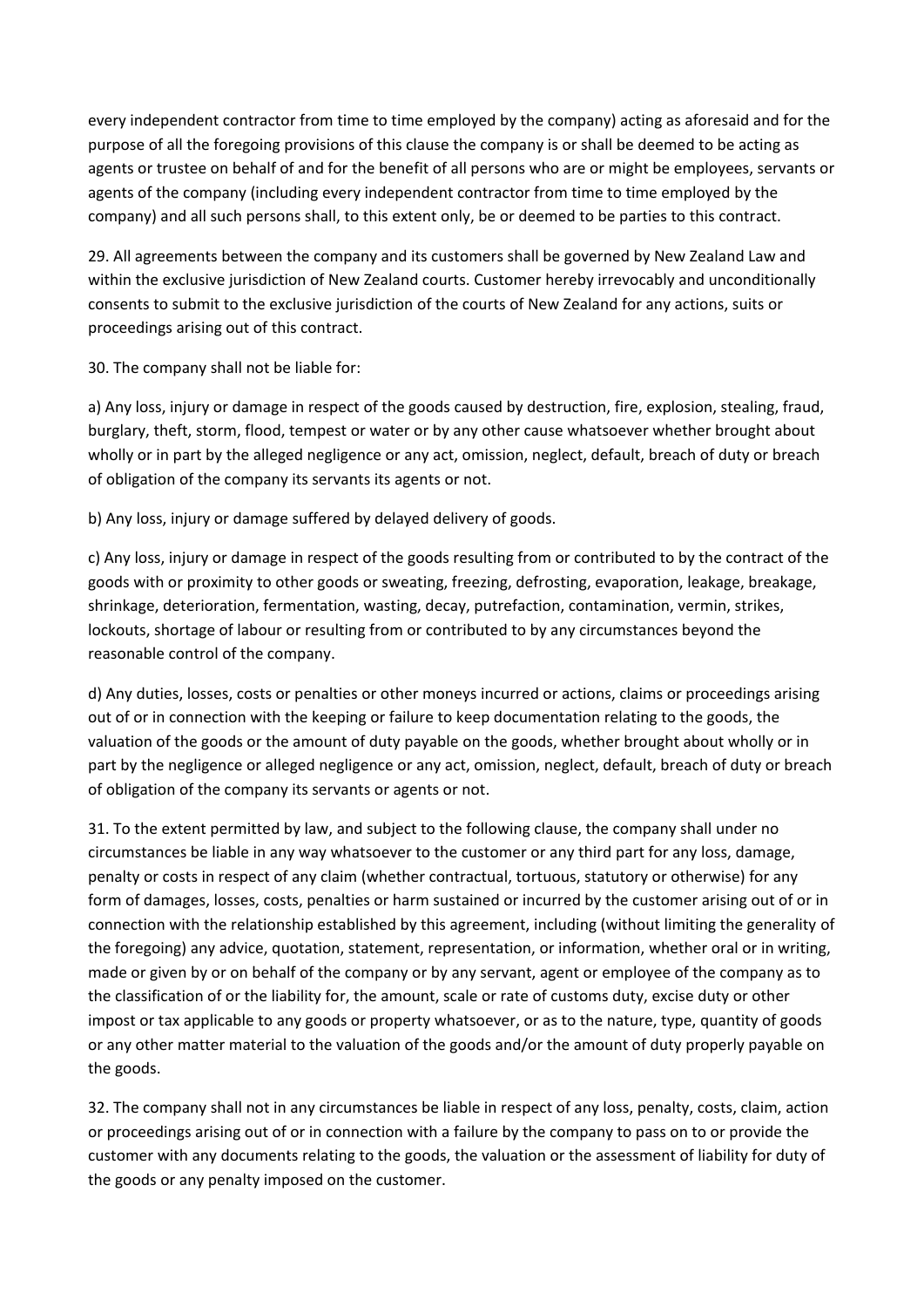33. The terms and conditions hereof which exclude or limit the company's liability shall apply only to the extent permitted by law Provisions of the Consumer Guarantees Act, 1993 and other statues from time to time in force in New Zealand may imply warranties or conditions or impose obligations upon the company which cannot be excluded, restricted or modified except to a limited extent. This agreement must be read and construed subject to any statutory provision. If any such statutory provisions apply, then to the extent to which the company is entitled to do so, its liability under those statutory provisions shall be limited at its option to:

(i) the re-supply of the services provided to the customer under this agreement;

(ii) the payment of the cost of having such services performed again; or

(iii) the refunding to the customer of any sums paid in respect of such services.

34. If any payment due under any agreement between the company and the customer is not made within seven days of the due date, the customer will be in default and without limiting any other rights of the company, the customer shall pay to the company, by way of liquidated damages, interest at the rate of 5 per cent per annum above the company's bank overdraft rate on the amount outstanding calculated from the due date of payment until payment is made in full. All sums payable to the company must be paid by the due date, without any deduction or set-off whatsoever.

35. All freight moved by air is subject to volumetric conversion on the basis of one kilo being the equivalent of six thousand cubic centimetres. Freight moved by other means is subject to volumetric conversion on the basis of relevant industry standards or as modified by the carrier's standard trading conditions.

36. The company reserves the right to offset any amounts receivable from the customer against any amounts payable to that customer or any company affiliated with the customer. This right exists irrespective of the date the liability has been created or debt incurred with the company.

37. The company shall not be liable in any event for specific, incidental, or consequential damages, including, but not limited to, loss of profits, income, utility, interest, or loss of market, whether o not the company had knowledge that such damage might be incurred.

38. The company and customer acknowledges that goods moving by airfreight are subject to the applicable international treaties including the Convention for the Unification of Certain Rules relating to International Carriage by Air, signed at Warsaw, 12th October 1929, or that Convention as amended by the Hague Protocol 1955. The customer's recovery of any loss or damage is against the airline carrier and is limited in accordance with these or any other conventions that may be applicable. In the event of any loss or damage suffered by the customer whilst the goods are in the possession of the airline carrier, the company will seek to recover on behalf of the customer from the principal airline carrier amounts payable by these conventions as they are applicable. The customer will indemnify, defend, and hold the company harmless against any claims for loss or damage to their goods incurred whilst they were in the possession of the airline carrier.

39. The company and customer acknowledges that goods moving by seafreight are subject to the applicable international treaties including International Convention for the Unification of Certain Rules relating to Bills of Lading signed at Brussels on August 25. 1924 (the Hague Rules), or those as amended by the Protocol signed at Brussels on February 23, 1968 (the Hague Visby Rules) and the SDR Protocol (1979).